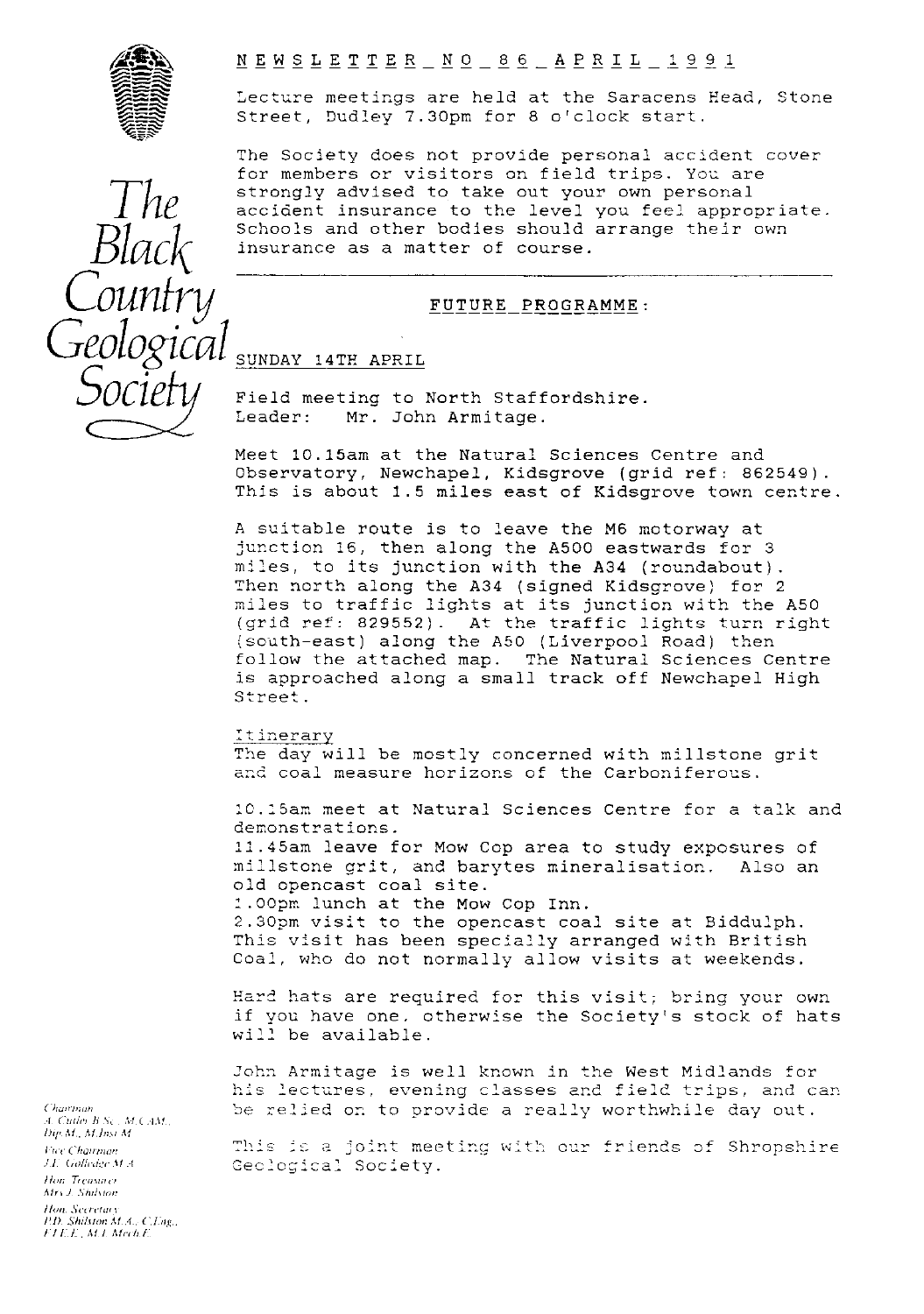#### *SUNDAY 19TH MAY*

Half day (afternoon) field meeting to Saltwells local Nature Reserve. Leader: Alan Cutler. Meet 2.00pm at Saltwells Inn, Netherton (off Saltwells Road). Grid ref: 935869. It is about one mile east of the Merry Hill shopping centre.

 $\overline{\phantom{a}}$ 

This area has an interesting range of geological features, including Doultons Claypit with its sequence of Carboniferous strata, the canal section at Netherton showing Devonian and Carboniferous strata with an igneous intrusion, and Saltwells Wood with its old coal workings.

#### MONDAY 3RD JUNE

Lecture: "Earthquakes" by Dr. I.G. Stimpson, Keele University.

It is some years since the Society had a lecture on a geophysics subject, so we are glad to welcome Dr. Stimpson to update us on recent developments. His lecture will cover the subject of earthquakes in general and will review current developments.

Dr. Stimpson is an Earthquake Seismologist in the Geology Department at Keele University. He gained a PhD for his research on earthquakes and his particular interest is in studying the origin of deep earthquakes, visiting Turkey, Chile and Brazil in the course of his work.

#### FRIDAY 14TH - SUNDAY 16TH JUNE

Weekend field meeting to North Devon coast. Based at Barnstaple. Leader: Michael Bamlett, Birbeck College, University of London.

The field meeting will examine coastal rocks and scenery between Westward Hc! and Baggy Point.

Cost  $\ell$ 20 (not including accommodation) for Friday evening to Sunday. An additional whole day with the leader for a surcharge of  $\ell$ 5.

FURTHER DETAILS AND BOOKING FORM AT THE END OF THIS NEWSLETTER.

# MONDAY 24TH JUNE

Evening field meeting - "The building stones of Birmingham". Leader: Paul Shilston. Meet: 7.00pm at the Hall of Memory, Broad Street, Birmingham.

A guided walk in the city centre, looking at the various types of building stones used in some of the important public and commercial buildings including recent buildings and the new Convention Centre.

# SUNDAY 22ND SEPTEMBER

Field meeting to Cross Hands Quarry and Sharps Hill Quarry, near Chipping Ncrton, Oxfordshire. Leader: John Crossling, Keeper of Geology, Warwickshire Museum.

*Meet 11.00am at Cross* Hands Quarry next to Cross Hand pub. (Grid ref: 269290). The quarry is on the A44 road, about 4 miles west of Chipping Norton.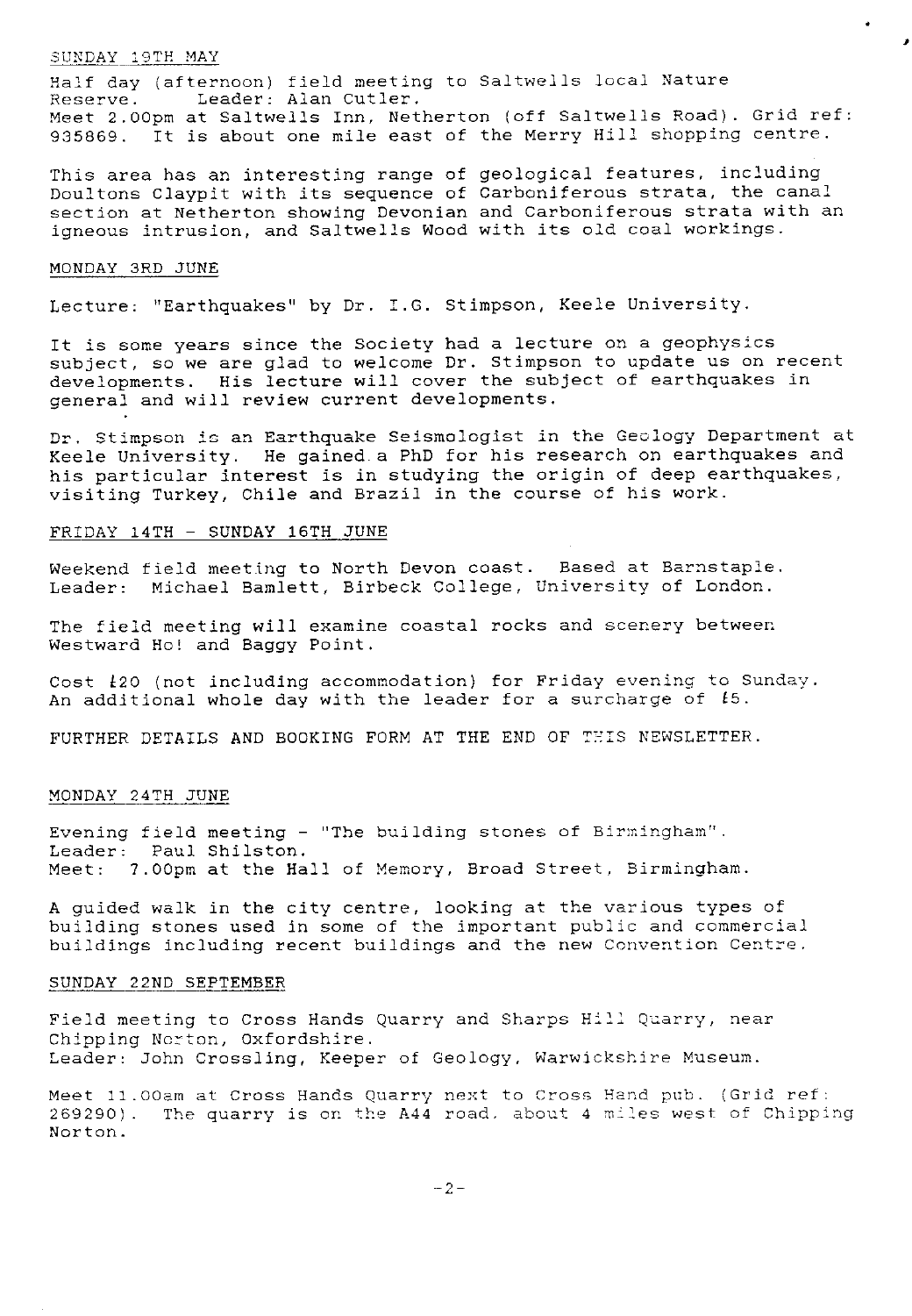Cross Hands quarry is in the Middle Jurassic and shows the Clypeus Grit and Hook Norton limestone. Bivalve molluscs and brachiopods are the most common fossils. No hammering, but collecting is possible from loose or falen material.

Sharps Hill quarry is in the Great Oolite of the Middle Jurassic, it is a classic site, being the type locality of the Sharps Hill beds.

Hard hats are required - bring your own if you have one, otherwise the Society's stock of hats will be available.

# MONDAY 14TH OCTOBER

Lecture: The mass extinctions controversy by Professor A. Hallam of Birmingham University.

Professor Hallam is an authority on the subject of mass extinction and will outline the present controversy between the different points of view.

Late October/early November - field meeting to Black Country Sites. Leader: Dr John Powell, British Geological Survey.

#### MONDAY 2ND DECEMBER

Lecture: Geology in South Africa by Malcolm Callow.

# WEDNESDAY/THURSDAY 4-5TH DECEMBER

Geological Curators Group AGM and Conference in Dudley.

# MONDAY 13TH JANUARY 1992

Lecture: W.J. Harrison (1845-1908). Birmingham geologist and photographer. A historical lecture illustrated by Harrison's own photographs.

Lecturer: Peter James, local studies Archivist, Birmingham Central Library.

# MONDAY 24TH FEBRUARY

Annual General Meeting followed by a talk "Mount St. helens - ten years on" by Paul Shilston.

# EDITORIAL

#### WELCOME TO NEW MEMBERS

We used to include this feature in our newsletters, to welcome new members, and to let existing members know that newcomers have joined. Recently we have somehow omitted to do this, but we plan to start it again. So in this issue we list those who have recently joined, and apologise to those who joined some time ago, and were not mentioned. Your membership is valued just as highly.

And to those members of many years standing, don't forget to renew your sub!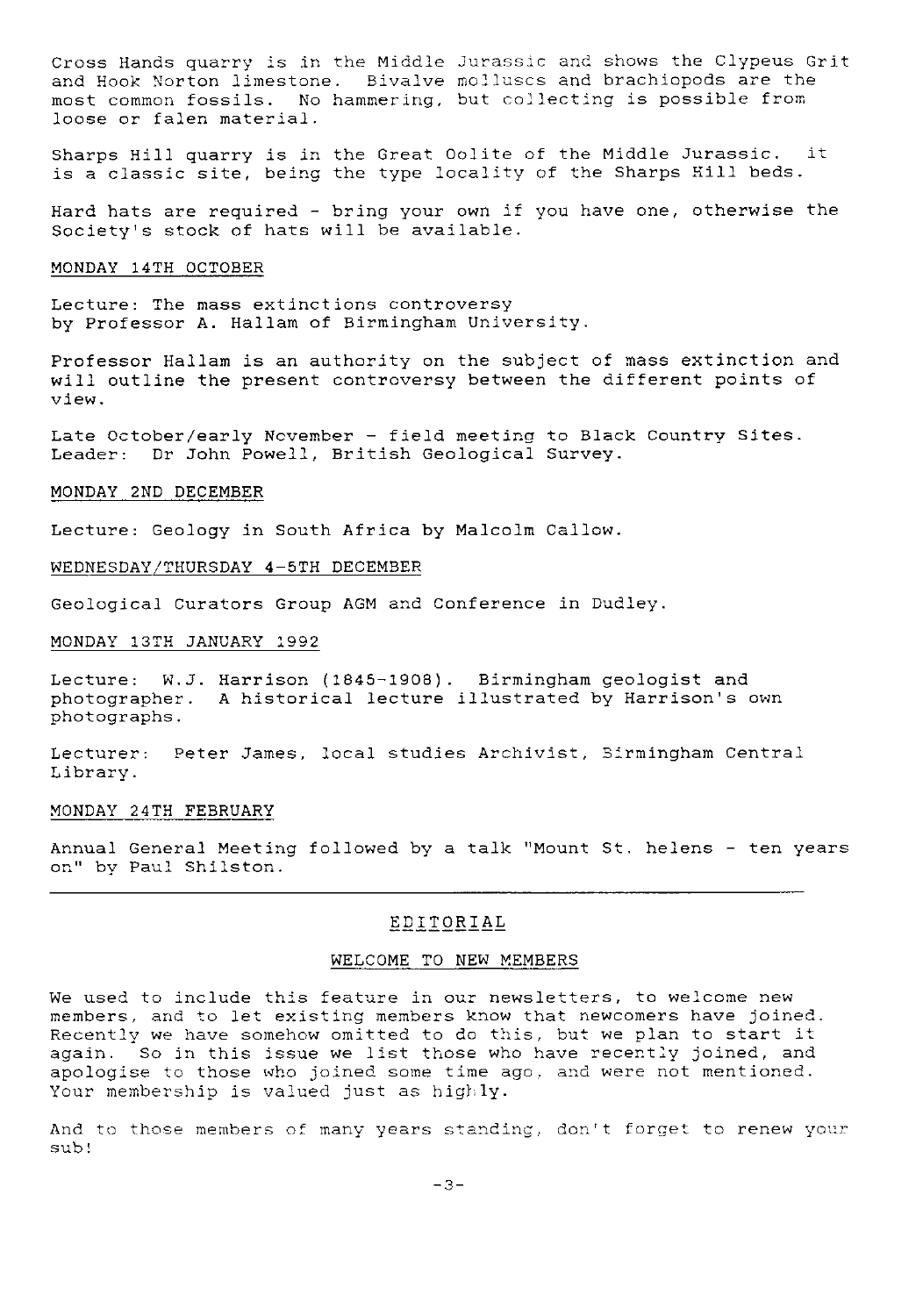#### THE BLACK COUNTRY GEOLOGICAL SOCIETY

#### 1990 ANNUAL REPORT

# Membership

Membership has continued to grow for the third year in succession with increases in individual, family and junior/student<br>categories. The overall total of 84 members is a new i The overall total of 84 members is a new record for the society. The 1989 total of 75 was a record too which makes the latest figure all the more remarkable and very pleasing. The 1990 membership profile is as follows:- 50(48) individual members, 11 (9) pairs family members, 7 (4) junior/student and 5 (5) associates. (Figures in brackets denote 1989 levels)

#### Annual. Programme

The increase in attendance levels at all meetings has been maintained throughout the year and the society has been most fortunate in attracting a wide range of exciting and informative speakers.

Thirteen meetings were held in 1990; six lectures, five field meetings, one excursion and one social. Several members also attended a weekend field meeting at Hunstanton, Norfolk.

Ten guest speakers and three members supported the society's programme during the year.

The dinner held at Birmingham University was highly successful being attended by over thirty members and their guests, who were entertained by the after dinner speaker, Dr Beverley Halstead, President of the Geologists Association.

#### Conservation

The groundwork undertaken by Graham Worton and Peter Smith in 1989 was completed in 1990 and formal recommendation to the Nature Conservancy Council for the designation of eight sites in Walsall and Sandwell as Sites of Importance for Nature Conservation (SINC) has now been made.

In December, three members attended the launch in London of the NCC's new initiative for the conservation of geological sites embracing SSSI's and second tier sites which are collectively known as RIGS (Regionally Important Geological Sites). This is the first time that sites below SSSI status have been formally recognised by the NCC. Our own scheme is cited in the strategy document as one of only five in the whole of Great Britain.

-4-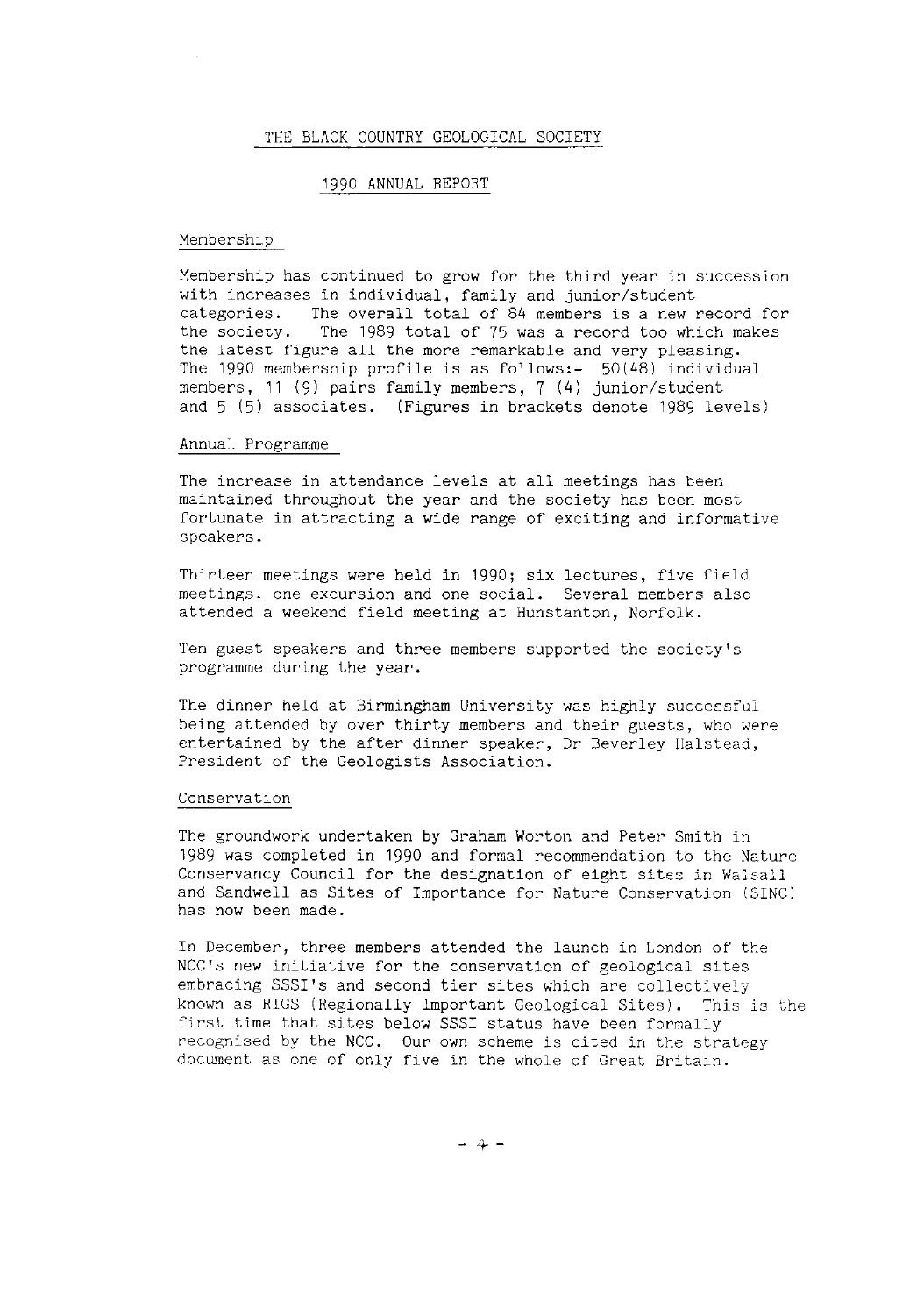In 1982 Nigel Bradley painstakingly transferred the society's data of West Midlands sites onto the record cards of the National Scheme for Geological Site Documentation. Much of the information was necessarily limited and some is now outdated. Now that Dudley Museum is an official records centre, Graham Worton has commenced updating the records for Dudley sites as a voluntary service to the museum.

#### Other Activities

In January 1990 Judith Shilston had the distinction of having one of her photographs of Vulcano, off Sicily, selected for the cover illustration of the magazine Geology Today.

On June 1st the new Wrens Nest Trail was officially launched together with the new Geological Handbook and Trail Guide, co-authored by Alan Cutler, Peter Oliver and Colin Reid.

The chairman attended the official opening in July of the new Geological Gallery at Wednesbury Museum.

The society exhibited again at Dudley Museum Open Day in October.

Graham Worton and Paul Shilston have given talks on behalf of the society to Codsall and District Civic Association and Wolverhampton Ramblers respectively.

The Newsletter continues as a vital and buoyant link between all members. Earlier in the year Hilary Giltrap had to relinquish typing the master copy, a job now tackled by Sue Fairclough. We record our thanks to Hilary for her contribution of many years to the publication of the Newsletter. Sadly at the end of the year Andrew Rigby announced that he would be unable to continue as Newsletter Editor as he was taking up a new appointment in East Anglia. Andrew has been a valuable and enthusiastic editor and committee member and we record our grateful thanks.

#### In Conclusion

The society is in a very healthy state, and enjoying continuing success in all its activities.

Our grateful thanks and appreciation to the officers and members whose combined contributions make it so.

> Alan Cutler. Chairman.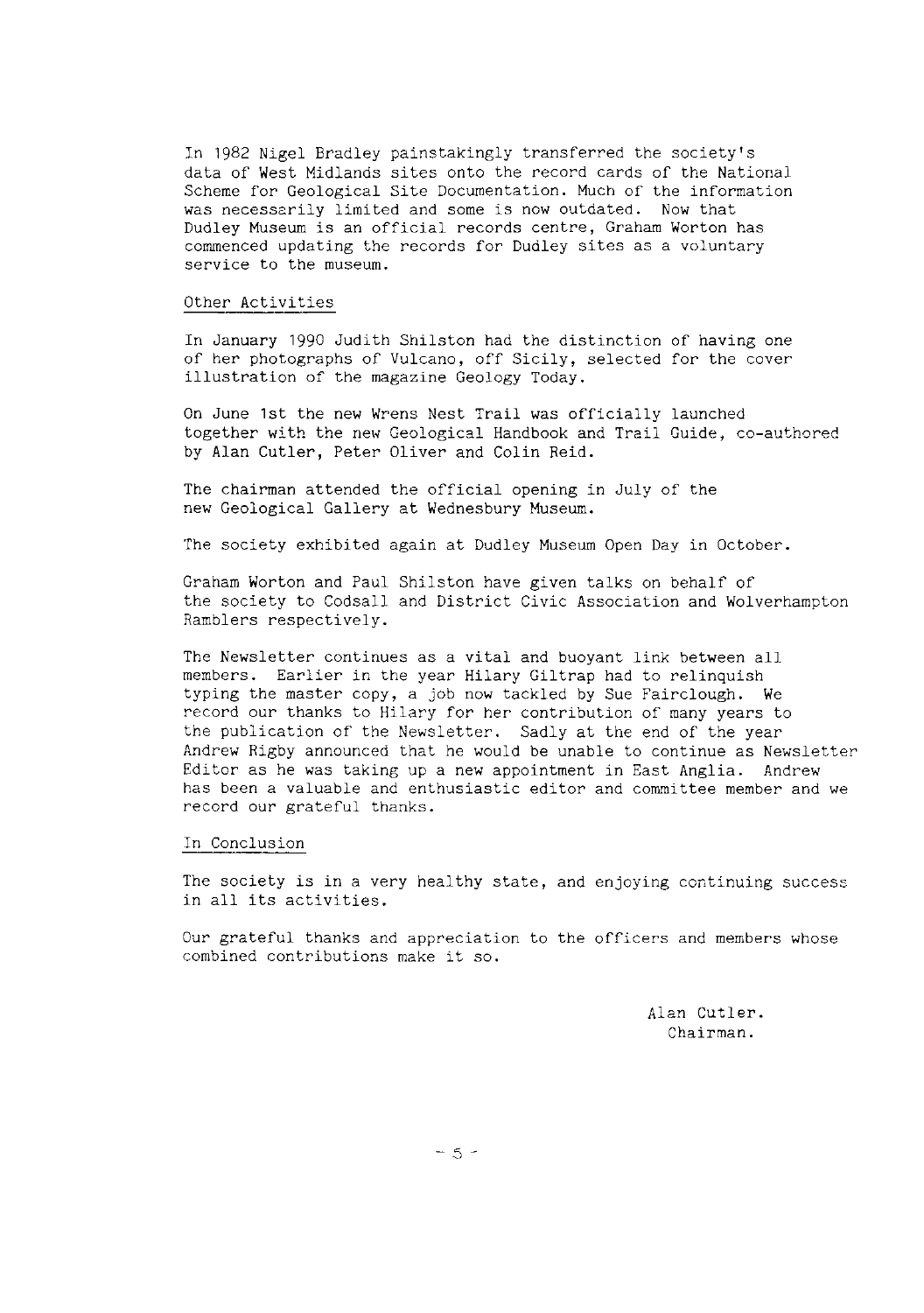

# GEOLOGISTS' ASSOCIATION

**FOUNDED 1858** 

# BOOK REVIEWS

Wren's Nest National Nature Reserve; a geological handbook and field guide, 1990, A. Cutler, P. G. Oliver, and C G. R Reid, Nature Conservancy Council in conjunction with Dudley Leisure Services Department, ISBN 0 900911 263, pp. 1-23, £1.00

`Evolution continues-Official'. That would be the message we could take from the new edition of the guide to the Wren's Nest Nature Reserve at Dudley in the West Midlands. To some of us who have tried to trace the growth of conservation in this country, Wren's Nest will always occupy a special place, partly for what it is geologicaly (which is exciling), but partly for what it represents in terms of treatment and management of geological sites. First designated in 1956 in the days when there were but two geologists in the NCC, George Black and Alan Stubbs, the first full geological guide to the complex came in 1967 (Strachan, Stubbs & Warwick) doing valuable service to promote the use of the old quarries by parties who had previously used our GA Guide account b<sup>y</sup> Bill Hardie (Guido No. 1, Birmingham, Itinerary 1, p.7).

The second, enlarged Guide front NCC cane in 1978 (Hamblin, Warwick & Whhc) and was accompanied by a Trail Guide which set out routes and posed questions at critical points along the way, prompting teachers how they could best use the site. All of this was obtainable for a modest 35p (20p the Guide; ISp the Trail).

When I say that the new Guide costs  $£1$ , I would quickly add that at that price, it is remarkably good value for money as the size has increased as has the skill in presentation which can go with printing in the 1990's. One useful increase are the three pages devoted to line drawings of the fossils you are likely to meet in the local Silurian strata; these are clear and straightforward and are just the kind of information which should help anyone lucky enough to find specimens as they pick over the scree mounds (the only areas where fossil collecting is encouraged on this historically important site). Another welcome change is an improved map of the whole site in the centrefold of the Guide. Deft touches by the cartographer have added to clarity and to the details compared with earlier versions in the older accounts., As with recently reviewed Thematic Trails for Devon, I must applaud the use of detailed sketches of views and of faces on the site in place of photographs. It is important to encourage the time-taking process of field sketching if only because it requires a full scanning of the scene and a series of decisions as to what is important and what is 'incidental' as opposed to looking one-eyed through a viewfinder and worrying about exposure readings. Murchison didn't carry a Pentax. One page is devoted to what is a Policy Statement on Fossil Collecting for the site. Here it is explained that such is the pressure of visitors keen to experience the fauna for which the site is world-famous, that the permanent warders at Wren's Nest have found it necessary to set out working arrangements so that the site can continue to be viable. Natural weathering is inadequate to replenish specimens taken too freely, so for this reason, collecting is confined to scree and tip areas where the fossils emerge as the material moves or is broken down. Clearly stated, there should be no uncertainty in the minds of visitors as to what they can do, and what they cannot do, which is good. Remembering the clearance operation in the 1960's, and the JCB which figures in one of the illustrations to the previous Guide, it might be something to consider that from time to time, short trenching or simple turnover of some screes might 'rejuvenate' the potential collecting pool.

This is a useful new account, which, as I said at the outset, might have chosen to include something about the history of the conservation of the site (including the debate whether to dynamite the underground workings or back-fill the space with waste when the space

was thought a hazard). What is welcome, however, is the progressive and continuing conservation which is possible locally through the activities of the wardens and the local Black Country Geological Society who are equally custodians. In this, they are fulfilling everything that the GA would ask for in regional conservation. At the same time, it would have been pleasing to have seen our Birmingham Guide or our Code of Conduct mentioned somewhere in the text.

One final point, this Guide was published as a joint venture by the Nature Conservancy Council and Dudley Council as an aspect of their Leisure policies. One might expect as much from an authority which boasts a coat of arms on which fossils are prominent, nevertheless this recognition, together with the work of the Dudley Museum who have produced two very good pamphlets (Exploring the Past, and The Geology of the Wren's Nest National Nature Reserve, front Colin Reid and his learn) are to be applauded and held up as an example to others.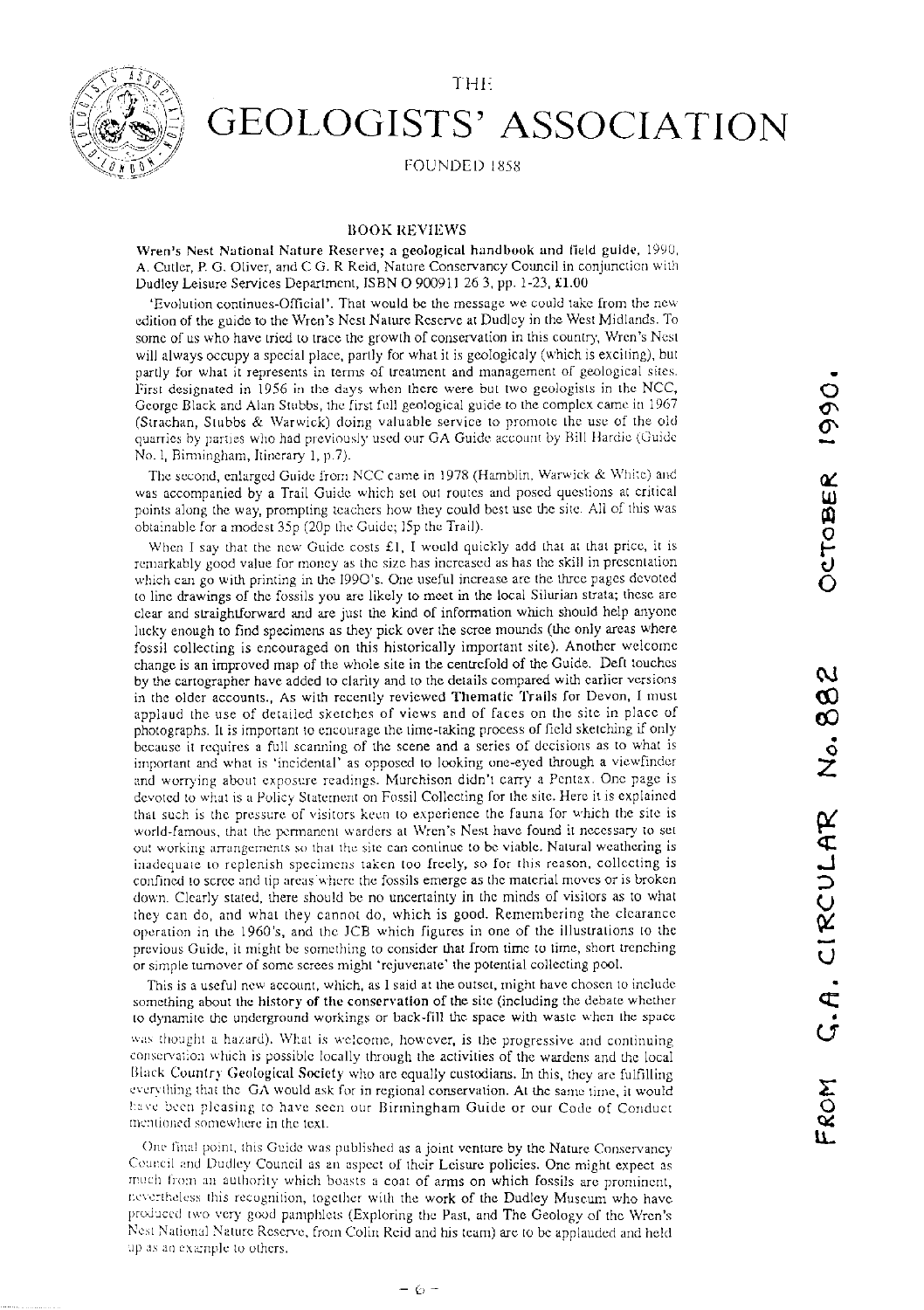Sunday 28th October 1990. Field Excursion to new Black Country Sites. Leaders: John Powell, Brian Glover, Colin Waters of the British Geological Survey.

A large group turned out to get a priviledged glimpse of the new geoligical findings in our home territory of the Black Country. The objective of the field excusion **was** to examine rocks of the Tipper Coal measures sequences, that is, Westphalian C or Etrurial (Old Hill) Marl formation. This being the series of rocks deposited after the swamp forests of the Middle Productive Coal Measures.

The morning excursion examined exposures in the quarry faces of Ibstock Brick Quarry, Stallings Lane, Kingswinford. The geology here was dominated by red marls and shales typical of the Etruria Formation which **make** it a valuable resource for brick making. "Espley" conglomerates and sandstones were occasionally present. The base of the quarry has yielded the Charles Marine band which indicates that this quarry is in the basal part of the Etruria formation.

The "espley" sandstones occur as channels cutting into the Marls. Their green colour was given by pebbles of chloritised volcanics. one of the channels was examined in detail and was seen to be capped by a fossil soil horizon (palaeosol) (gleysol) with concretions representing the roots of plants which once grew on the channel top ( Rhizoconcretions). A number of fossil tree-trunks were present in life positions. Their upper parts had been cut off by an overlying channel showing that part of the sequence was deposited as a series of channels stacked one upon another. Low angle cross bedding was seen suggesting that the upper channels were of a low energy meandering type.

A brief visit to a local public house allowed the group to relax and socialise and was followed by the afternoon excursion to the Redland Brick Quarry at Smithy Lane, Tansey Green, Kingswinford.

The rocks of this quarry were a similar sequence of Marls and channel sandstone with fossil soils of a ferralic palaeosol type suggesting a better drained more oxidised environment. Possibly the most significant features displayed in this quarry however were the clear volcanic deposits, volcanic veins and beautifully preserved conifer stems. Beds of volcanic ash with "bombs" and vent agglomerates were clearly exposed. This evidence represents the first clear evidence of extrusive volcanic activity in the Dudley area and also dates the igneous activity of the Carboniferous to be of Etruria times (at least in part). The beds of ash contained a number of features including<br>some surge folds and delicate preservation of conifer stems. The some surge folds and delicate preservation of conifer stems. conifers were preserved by a gentle rain of ash and their upper parts cut off by a surge of ash, perhaps as a glowing cloud eruption. Breccia veins (volcanic) contained fragments of all underlying formations including coal. The B.G.S. found a slab within a vein which contained marine bivalves. The conifers were said to be some of the earliest known and of the best preserved with even the xylem intact.

This was a super field trip, where many of us familiar with the geology of the area learned how little we know and how much more there is still to discover. Our thanks go to John, Brian and Colin for the day.

GRAHAM WORTON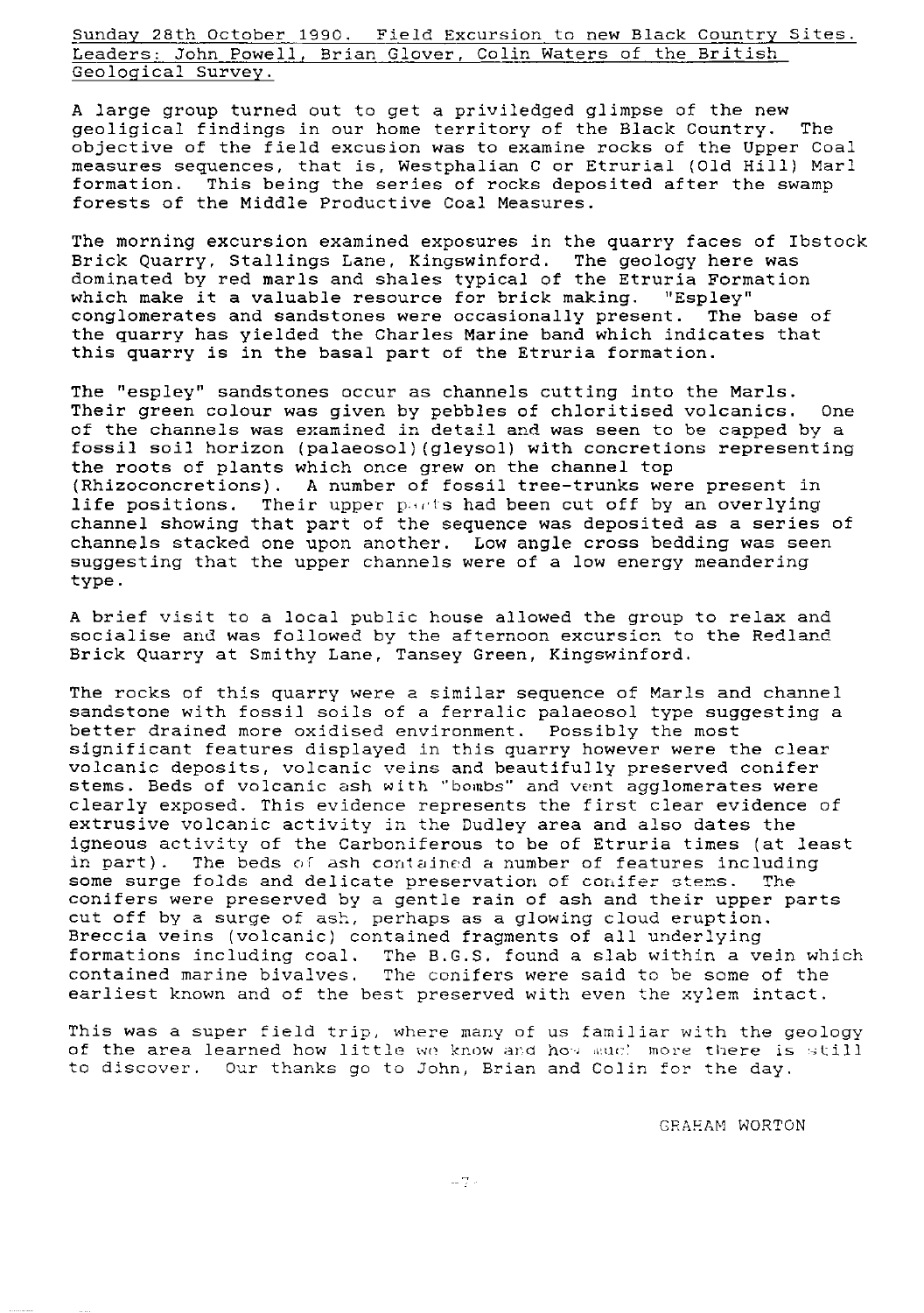Monday 14th January. Lecture: "Britain Underground" By John Smith, Dudley Cave Rescue Team

John Smith has a wide experience of caves and caving and he is also a keen photographer, so his lecture was illustrated by many magnificent photographs.

To start with, he outlined the way caves are formed  $-$  they are virtually always in limestone strata and they need groundwater percolating through to dissolve the rock. Although rainwater collects some carbon dioxide on its way down through the atmosphere, and this forms a weak acid that attacks limestone, normally this process is relatively slow.

But if the rainwater passes through a peat layer, with its high acidic content, this makes the groundwater much more aggressive, and this is the normal condition for cave formation.

Caves are excavated by exploiting weaknesses in the strata, along bedding planes (horizontal) and joints and master- joints (vertical). Where there are faults in the rock, which can be at any angle, groundwater will attack along the fault plane.

There are two main types of cave and channel formation underground:

- PHREATIC which occurs when the rock is below the water-table and is therefore saturated by groundwater. This condition makes c) annels which are circular in cross section, like a tube.
- VADOSE when the rock is above the water-table and is therefore dry, with groundwater running through the cracks and fissures. This results in stream erosion in the bottom of each channel, cutting vertically down.

A common situation in cave systems is for the formation originally to *have* been in phreatic conditions, forming tubes, and then for the water-table to have fallen so that vadose conditions took over and erosion continued vertically downwards. The result is the "keyhole" section typical of many cave passages.

John Smith then showed many of his own slides illustrating caves throughout Britain. These showed a range of cave features including stalactites and stalagmites, columns when these had joined together, and spectacular curtains where limey water had percolated along a fissure.

The photos also showed some of the cave geology, in particular indicating where caves had been developed along joints or bedding planes, and where the presence of a fault had led to erosion along the line of weakness. Scallop shapes on the cave sides, corresponding to the ripple marks found in geological strata, indicate that there were rapid water currents at some time during cave formation, and the direction of flow could be deduced.

Most British caves were formed in the period from 2 million years to 100,000 years ago, so some were also affected by ice ace glaciation. In particular, much glacial debris is found in some caves, and this often causes problems to cavers trying to follow their routes.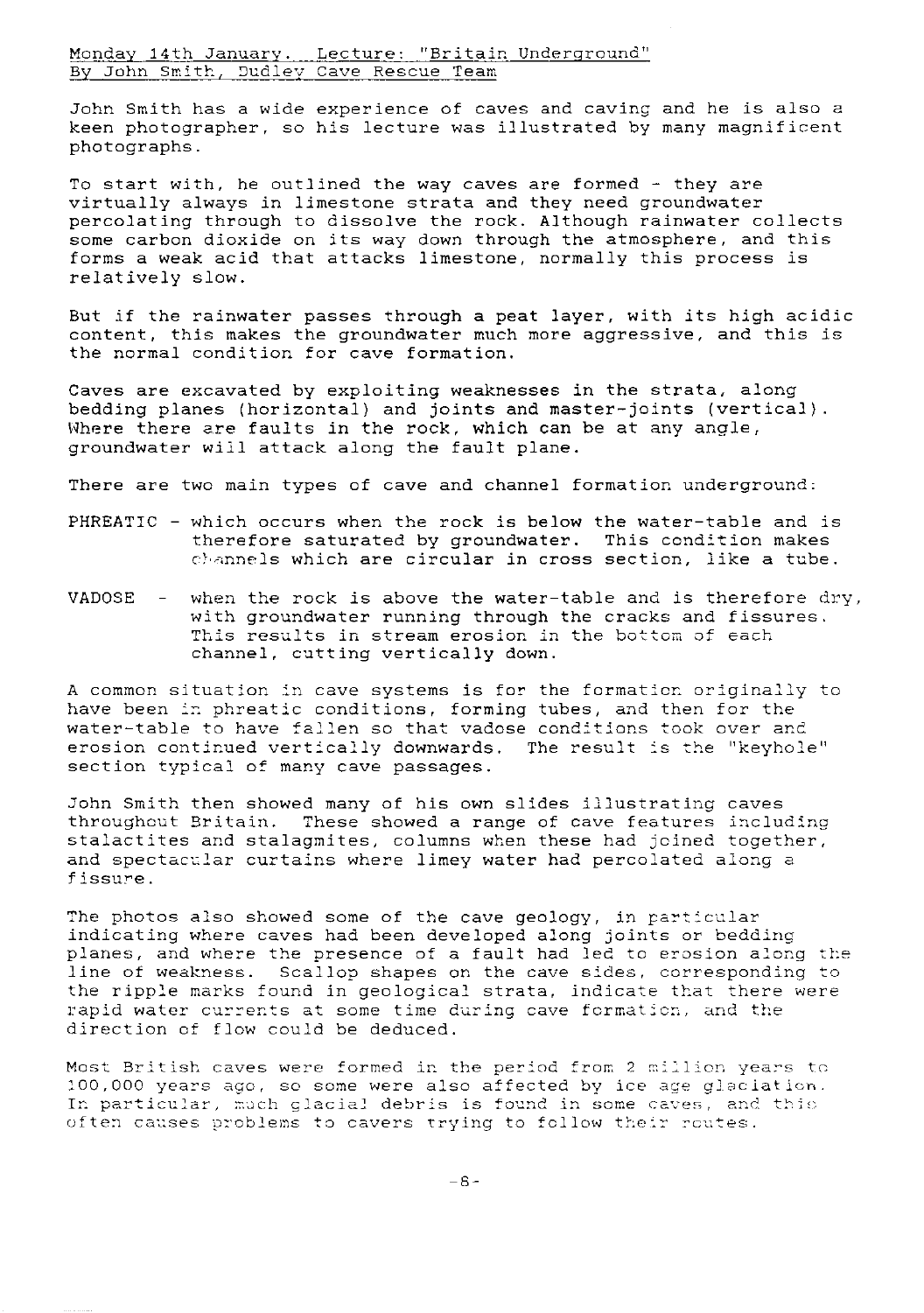Among John Smith's photos, of special interest was the Ogof Ffynnon Ddu<br>cave systems in the Carboniferous Limestone of South Wales. This cave systems in the Carboniferous Limestone of South Wales. system is known to extend for over 40 kilometres, plus an unknown further distance still to be traced. A limestone quarry is working close to the system entrance, and there is something of a battle going on between the two interests.

There were photos of Yorkshire caves, Wookey Hole in Somerset, Eldon Hole in Derbyshire and Porth-yr-ogof in South Wales, included in a BCGS field meeting in 1988. But his favourite was clearly the Otter cave system near Chepstow, which has a special challenge because the water inside is tidal, so cavers must watch the tides as well as the rainfall.

Finally when we thought all slides had been shown, John found another box. This was of man-made caves and featured our own Wren's Nest! Also there were many shots of the mines at Box near Bath, where the Oolite was buried as Bath stone, for use as a building stone for the many beautiful buildings in the city.

This lecture was enjoyed by a large audience, though several members indicated that they had not been persuaded to follow John down one of his wet and dark holes!

# B.C.C.S. NEWS

# 1. DUDLEY CANAL TUNNEL TO BE RE-OPENED ( an extract from British Waterways News Release, Jan 30th 1991)

Work will begin in two week's time on the main part of a £1 million scheme to reconstruct and restore Dudley's historic 200 year old canal tunnel and reopen it to pleasure traffic.

Today, British Waterways Midlands Region announced that the firm of Fairclough Civil Engineering Ltd of Egham Surrey, had been awarded the L700,000 main contract for the work, which is expected to be completed by November.

Although the Dudley Canal Trust have continued to operate their trip boats through part of the tunnel into the limestone caverns from the Black Country Museum, the remainder of the tunnel has been closed to navigation since November 1981, when a 130 metre length of the tunnel's lining near Park Head, Netherton, began to collapse.

Total collapse of this section of the tunnel was prevented by emergency action by British Waterways who installed extensive shoring.

Dudley Tunnel - when reopened it will he the longest navigable canal tunnel in the UK - consists of tuc short lengths leading to the main one, 2657 metres long. Some repairs to the short tunnels and part of the main tunnel were funded by Dudley Metropolitan Borough and Dudley Canal Trust and carried out two <sup>y</sup> ears ago. In early 1989, exploratory work was carried out to establish the size of the problem in the failed section of tunnel and this. together with earlier studies, enabled British waterways to put forward a scheme to save the tunnel from the permanent closure.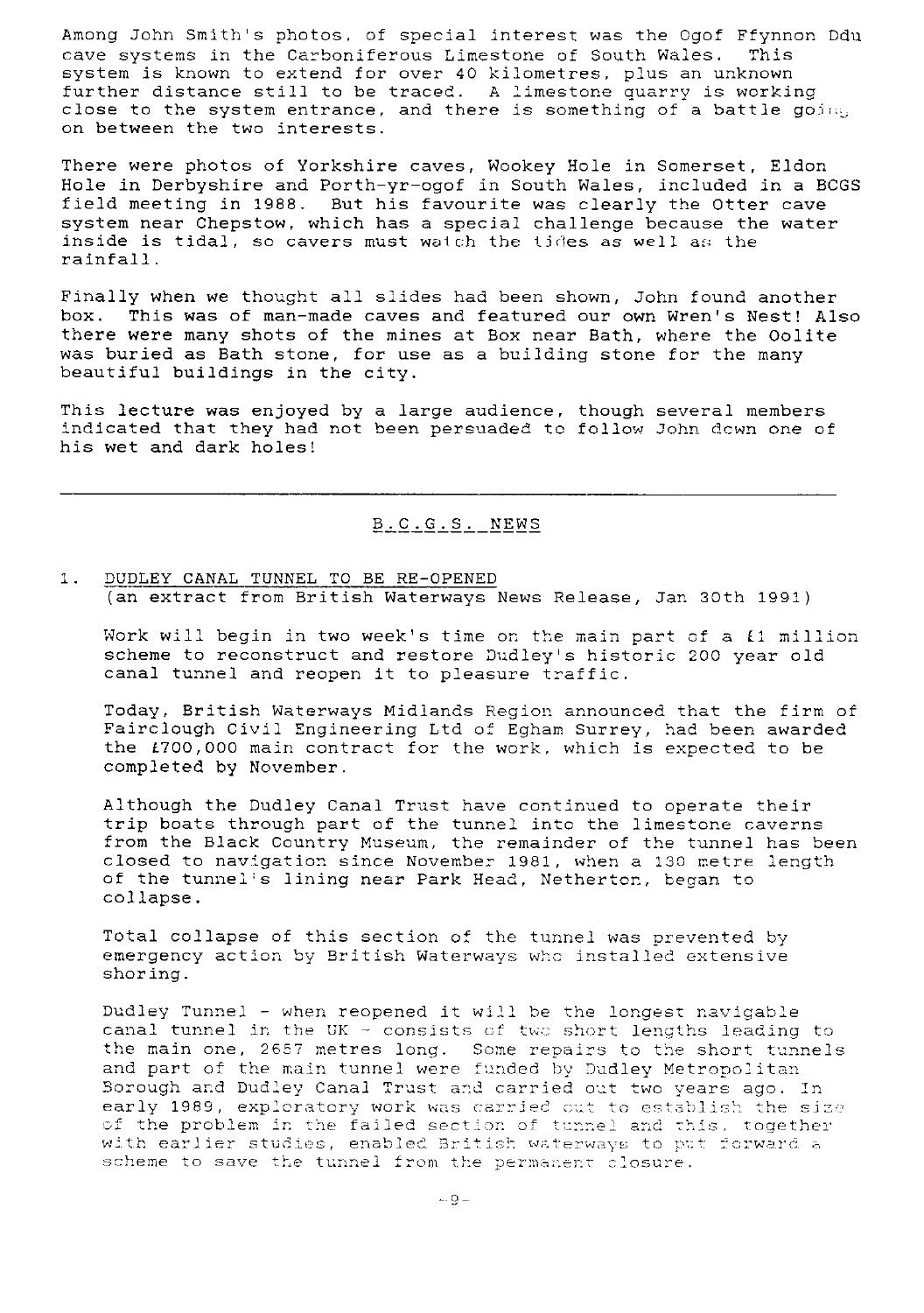The reconstruction works are being carried out in an area known as the "Goal", where distorted brick lining and mining subsidence have resulted in restrictions which mean that some pleasure cruisers could not travel through the tunnel.

Included in the work to be carried out by the contractors will be the removal of those sections to give more headroom. They will also remove 130 metres of badly distorted brick lining though still retaining the shape of the original tunnel.

The whole of the design work and contract management will be carried out by British Waterways' Central Engineering Department's Gloucester Office.

When the tunnel is re-opened, boats will again be able to use the tunnel between Netherton and Tipton - saving a several hour detou: from Park Head through Netherton Tunnel to reach Tipton.

Because the tunnel has only one air shaft, boats will not be allowed to use their own engines. To avoid any danger from fumes, "trains" of boats will be pulled through at regular intervals by a dual diesel electric tug.

- 2. Welcome to recent new members Paul Duffy, Wordsley Stuart Homer, Aldridge John A.G. Jones, Great Barr Amir Kanawar, Walsall Julie Morris, Newport, Salop Robert Smallshire, Cradley Heath
- 3. Medway *Mineral and Fossil Fair* Upstairs Community Hall, Hempstead Valley Shopping Centre, Gillingham, Kent. Saturday 29th *June, 10am - 5pm.* Minerals - fossils - gemstones - jewellery - books etc.
- 4. University of Wales, Extra Mural Dept. Geology and Scenery of South-east Wales. 6-13th July 1991. Based at Cardiff (250. at Cardiff
	- Details from; Dept of Extra Studies, University of Wales, College of Cardiff, 38 Park Place, Cardiff CF1 3BB. phone: Cardiff (0222) 874832.

# 5. EDITOR WANTED We are still in need of someone to edit this newsletter. If anyone is willing to undertake this - not very onerous - task, would they contact the Secretary.

#### Secretary

Paul Shilsto: , 16 St. N..cc,ias Gardens, Kings ";c\_ \_.\_ Birmingham B38 8TW